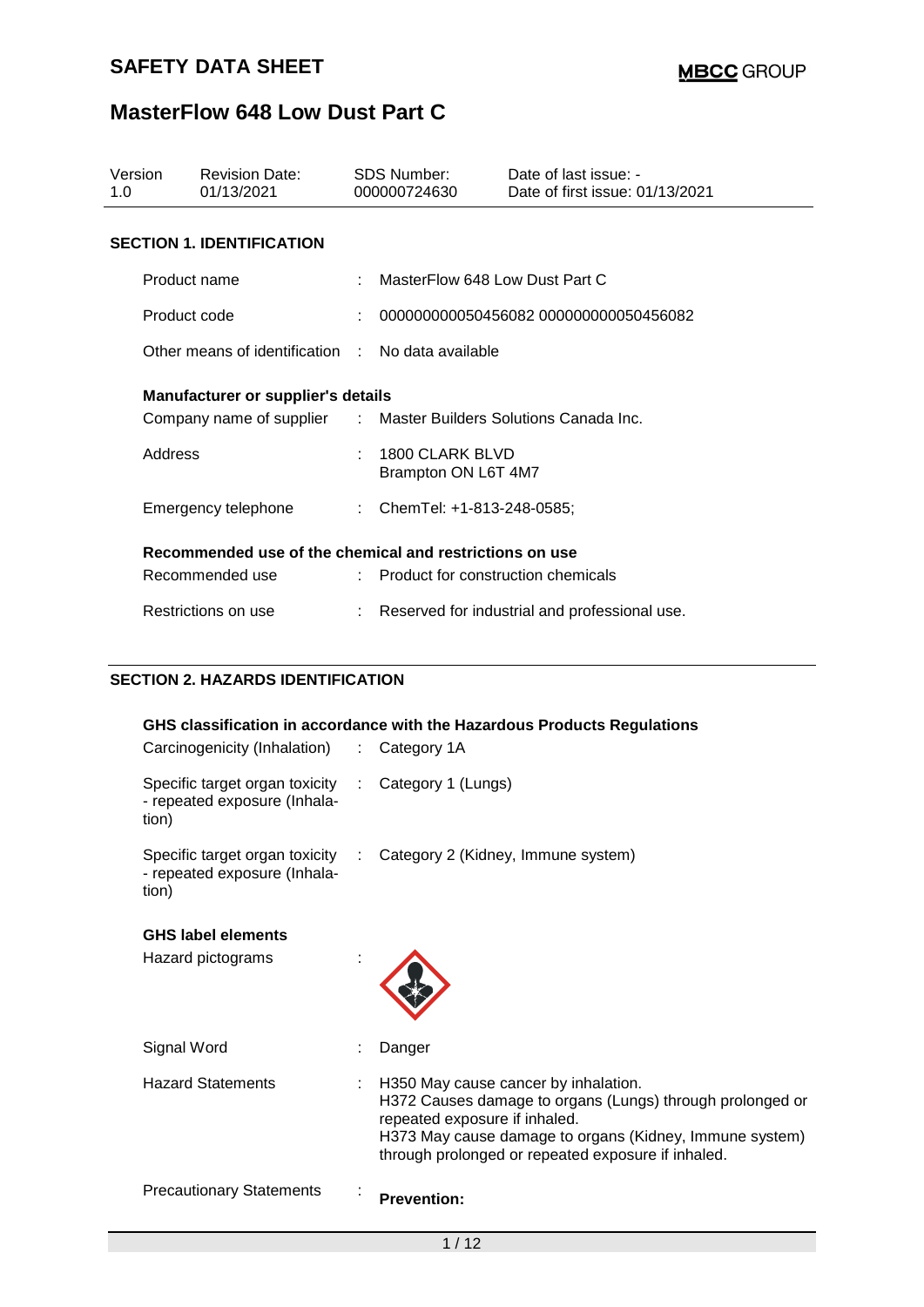| Version<br>1.0 | <b>Revision Date:</b><br>01/13/2021 | SDS Number:<br>000000724630                                                                | Date of last issue: -<br>Date of first issue: 01/13/2021                                                                                                                                                                                                                                                                                                   |  |  |  |
|----------------|-------------------------------------|--------------------------------------------------------------------------------------------|------------------------------------------------------------------------------------------------------------------------------------------------------------------------------------------------------------------------------------------------------------------------------------------------------------------------------------------------------------|--|--|--|
|                |                                     | and understood.<br>face protection.                                                        | P201 Obtain special instructions before use.<br>P202 Do not handle until all safety precautions have been read<br>P260 Do not breathe dust/ fume/ gas/ mist/ vapours/ spray.<br>P264 Wash skin thoroughly after handling.<br>P270 Do not eat, drink or smoke when using this product.<br>P280 Wear protective gloves/ protective clothing/ eye protection/ |  |  |  |
|                |                                     | <b>Response:</b><br>P308 + P313 IF exposed or concerned: Get medical advice/<br>attention. |                                                                                                                                                                                                                                                                                                                                                            |  |  |  |
|                |                                     | Storage:<br>P405 Store locked up.                                                          |                                                                                                                                                                                                                                                                                                                                                            |  |  |  |
|                |                                     | Disposal:                                                                                  |                                                                                                                                                                                                                                                                                                                                                            |  |  |  |
|                |                                     | P501 Dispose of contents/ container to an approved waste dis-<br>posal plant.              |                                                                                                                                                                                                                                                                                                                                                            |  |  |  |
|                | Other hazards                       |                                                                                            |                                                                                                                                                                                                                                                                                                                                                            |  |  |  |
|                | None known.                         |                                                                                            |                                                                                                                                                                                                                                                                                                                                                            |  |  |  |
|                |                                     | <b>SECTION 3. COMPOSITION/INFORMATION ON INGREDIENTS</b>                                   |                                                                                                                                                                                                                                                                                                                                                            |  |  |  |
|                | Chemical nature                     | modified cement mortar                                                                     |                                                                                                                                                                                                                                                                                                                                                            |  |  |  |

#### **Components**

| Chemical name      | ICAS-No.   | Concentration (% w/w) |
|--------------------|------------|-----------------------|
| Icalcium oxide     | 1305-78-8  | $>= 0 - 0.2$          |
| crystalline silica | 14808-60-7 | $>= 50 - 100$         |
| Barium sulfate     | 17727-43-7 | $>= 0 - < 15$         |
| Quartz (SiO2)      | 14808-60-7 | $>= 0 - 0.2$          |

#### **SECTION 4. FIRST AID MEASURES**

| General advice          | : First aid personnel should pay attention to their own safety.<br>If the patient is likely to become unconscious, place and<br>transport in stable sideways position (recovery position).<br>Immediately remove contaminated clothing.<br>Do not leave the victim unattended. |
|-------------------------|--------------------------------------------------------------------------------------------------------------------------------------------------------------------------------------------------------------------------------------------------------------------------------|
| If inhaled              | : Keep patient calm, remove to fresh air, seek medical atten-<br>tion.                                                                                                                                                                                                         |
|                         | If unconscious, place in recovery position and seek medical<br>advice.<br>If symptoms persist, call a physician.                                                                                                                                                               |
| In case of skin contact | Immediately wash thoroughly with soap and water, seek med-<br>ical attention.                                                                                                                                                                                                  |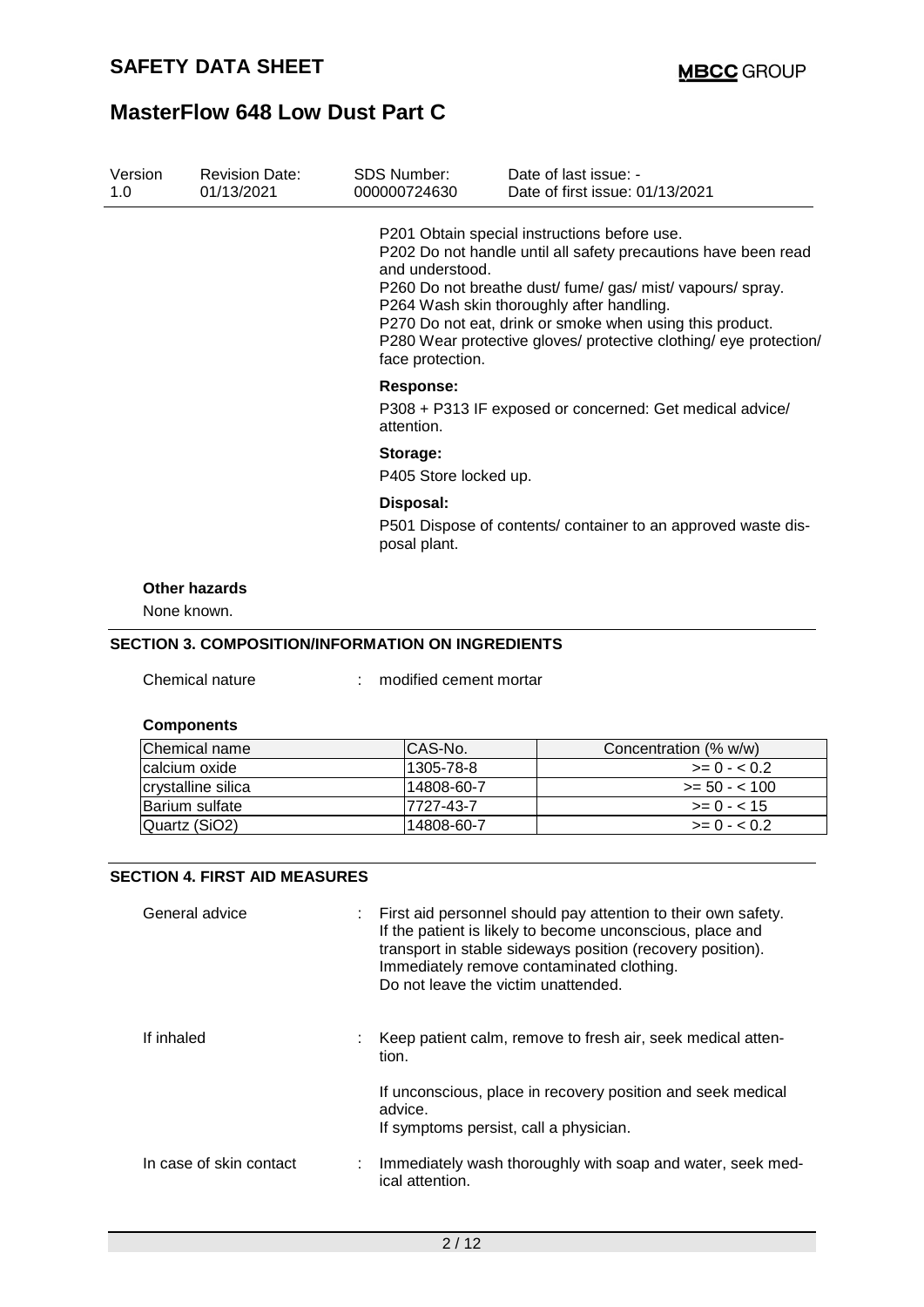| Version<br>1.0 | <b>Revision Date:</b><br>01/13/2021                    |  | SDS Number:<br>000000724630                     | Date of last issue: -<br>Date of first issue: 01/13/2021                                                                                     |
|----------------|--------------------------------------------------------|--|-------------------------------------------------|----------------------------------------------------------------------------------------------------------------------------------------------|
|                | In case of eye contact                                 |  | water with eyelids held open.                   | Wash affected eyes for at least 15 minutes under running                                                                                     |
|                |                                                        |  | Remove contact lenses.<br>Protect unharmed eye. | If eye irritation persists, consult a specialist.                                                                                            |
|                | If swallowed                                           |  | seek medical attention.                         | : Immediately rinse mouth and then drink 200-300 ml of water,                                                                                |
|                |                                                        |  | Keep respiratory tract clear.                   | Do not give milk or alcoholic beverages.<br>Never give anything by mouth to an unconscious person.<br>If symptoms persist, call a physician. |
| delayed        | Most important symptoms<br>and effects, both acute and |  | : None known.                                   |                                                                                                                                              |
|                | Notes to physician                                     |  | Treat symptomatically.                          |                                                                                                                                              |

### **SECTION 5. FIRE-FIGHTING MEASURES**

| Suitable extinguishing media :                      |    | Foam<br>Water spray<br>Dry powder<br>Carbon dioxide (CO2)                                                                                              |
|-----------------------------------------------------|----|--------------------------------------------------------------------------------------------------------------------------------------------------------|
| Unsuitable extinguishing<br>media                   | ÷. | water jet                                                                                                                                              |
| Hazardous combustion prod- :<br>ucts                |    | harmful vapours<br>nitrogen oxides<br>fumes/smoke<br>carbon black<br>carbon oxides                                                                     |
| Further information                                 |    | Standard procedure for chemical fires.<br>Use extinguishing measures that are appropriate to local cir-<br>cumstances and the surrounding environment. |
| Special protective equipment :<br>for fire-fighters |    | Wear self-contained breathing apparatus for firefighting if nec-<br>essary.                                                                            |

#### **SECTION 6. ACCIDENTAL RELEASE MEASURES**

| Personal precautions, protec-: Avoid dust formation.<br>tive equipment and emer-<br>gency procedures |                                                                                                              |
|------------------------------------------------------------------------------------------------------|--------------------------------------------------------------------------------------------------------------|
| Environmental precautions                                                                            | : Contain contaminated water/firefighting water.<br>Do not discharge into drains/surface waters/groundwater. |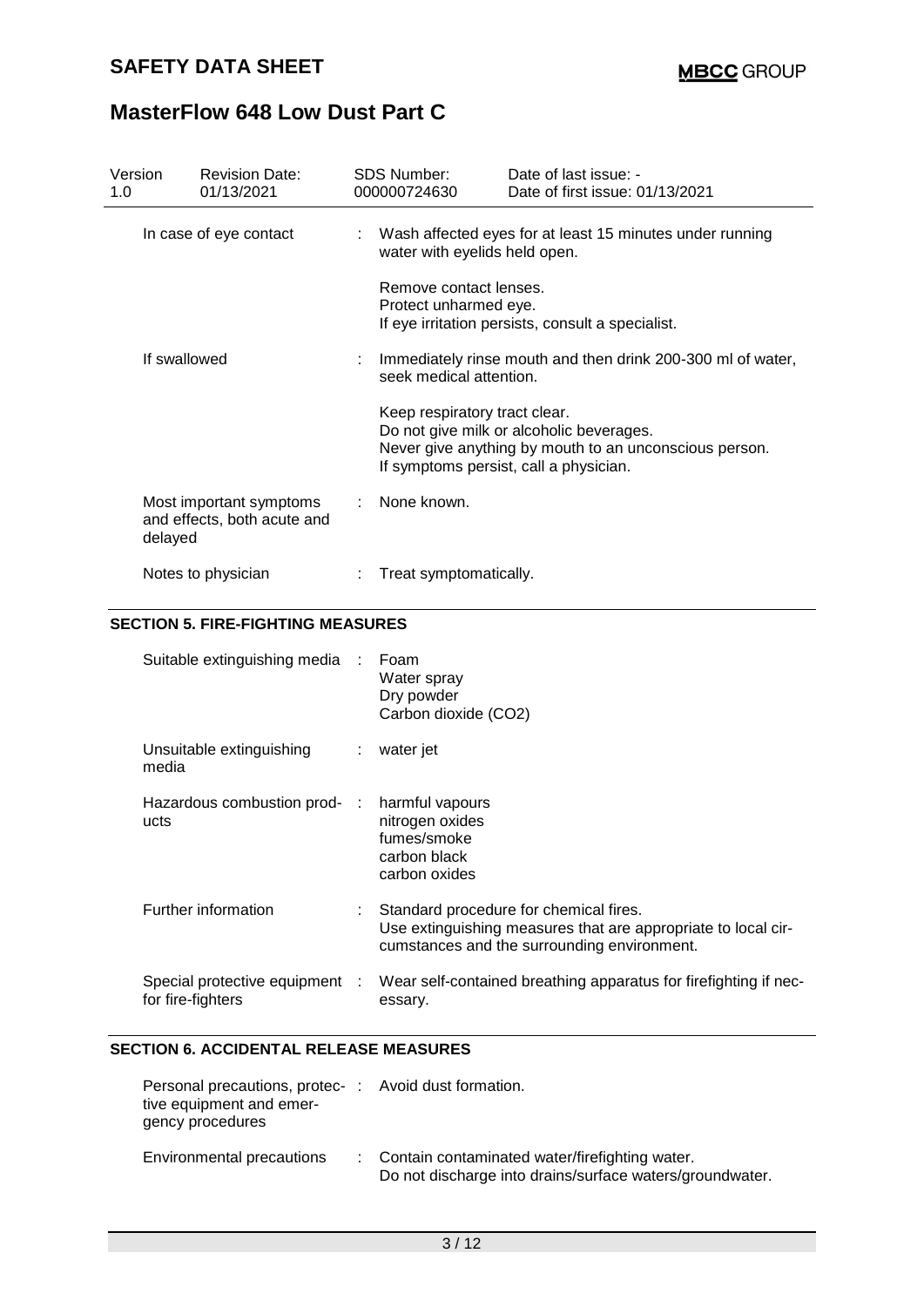| Version<br>1.0 |                | <b>Revision Date:</b><br>01/13/2021                      | <b>SDS Number:</b><br>000000724630                                                                                                                        | Date of last issue: -<br>Date of first issue: 01/13/2021     |  |  |
|----------------|----------------|----------------------------------------------------------|-----------------------------------------------------------------------------------------------------------------------------------------------------------|--------------------------------------------------------------|--|--|
|                |                | Methods and materials for<br>containment and cleaning up | Pick up and arrange disposal without creating dust.<br>Sweep up and shovel.<br>Keep in suitable, closed containers for disposal.                          |                                                              |  |  |
|                |                | <b>SECTION 7. HANDLING AND STORAGE</b>                   |                                                                                                                                                           |                                                              |  |  |
|                |                | Advice on protection against<br>fire and explosion       | is formed.                                                                                                                                                | Provide appropriate exhaust ventilation at places where dust |  |  |
|                |                | Advice on safe handling                                  | For personal protection see section 8.<br>Smoking, eating and drinking should be prohibited in the ap-<br>plication area.                                 |                                                              |  |  |
|                |                | Conditions for safe storage                              | Electrical installations / working materials must comply with<br>the technological safety standards.                                                      |                                                              |  |  |
|                | age conditions | Further information on stor-                             | Keep only in the original container in a cool, dry, well-<br>ventilated place away from ignition sources, heat or flame.<br>Protect from direct sunlight. |                                                              |  |  |
|                |                | Materials to avoid                                       | No applicable information available.                                                                                                                      |                                                              |  |  |
|                |                |                                                          | No materials to be especially mentioned.                                                                                                                  |                                                              |  |  |
|                | age stability  | Further information on stor-                             |                                                                                                                                                           | No decomposition if stored and applied as directed.          |  |  |

### **SECTION 8. EXPOSURE CONTROLS/PERSONAL PROTECTION**

### **Ingredients with workplace control parameters**

| Components     | CAS-No.   | Value type<br>(Form of<br>exposure)  | Control parame-<br>ters / Permissible<br>concentration | <b>Basis</b>                                |
|----------------|-----------|--------------------------------------|--------------------------------------------------------|---------------------------------------------|
| calcium oxide  | 1305-78-8 | <b>TWA value</b>                     | $2$ mg/m $3$                                           | <b>ACGIHTLV</b>                             |
|                |           | <b>REL</b> value                     | $2$ mg/m $3$                                           | <b>NIOSH</b>                                |
|                |           | <b>PEL</b>                           | $5$ mg/m $3$                                           | <b>29 CFR</b><br>1910.1000<br>(Table Z-1)   |
|                |           | <b>TWA value</b>                     | $5 \text{ mg/m}$ 3                                     | <b>29 CFR</b><br>1910.1000<br>(Table Z-1-A) |
|                |           | <b>TWA</b>                           | $2$ mg/m $3$                                           | CA AB OEL                                   |
|                |           | TWA                                  | $2$ mg/m $3$                                           | CA BC OEL                                   |
|                |           | <b>TWAEV</b>                         | $2$ mg/m $3$                                           | CA QC OEL                                   |
|                |           | <b>TWA</b>                           | $2$ mg/m $3$                                           | <b>ACGIH</b>                                |
| Barium sulfate | 7727-43-7 | TWA value<br>(Inhalable<br>fraction) | $5$ mg/m $3$                                           | <b>ACGIHTLV</b>                             |
|                |           | <b>REL</b> value<br>(Respirable)     | $5 \text{ mg/m}$ 3                                     | <b>NIOSH</b>                                |
|                |           | <b>REL</b> value<br>(Total)          | 10 mg/m3                                               | <b>NIOSH</b>                                |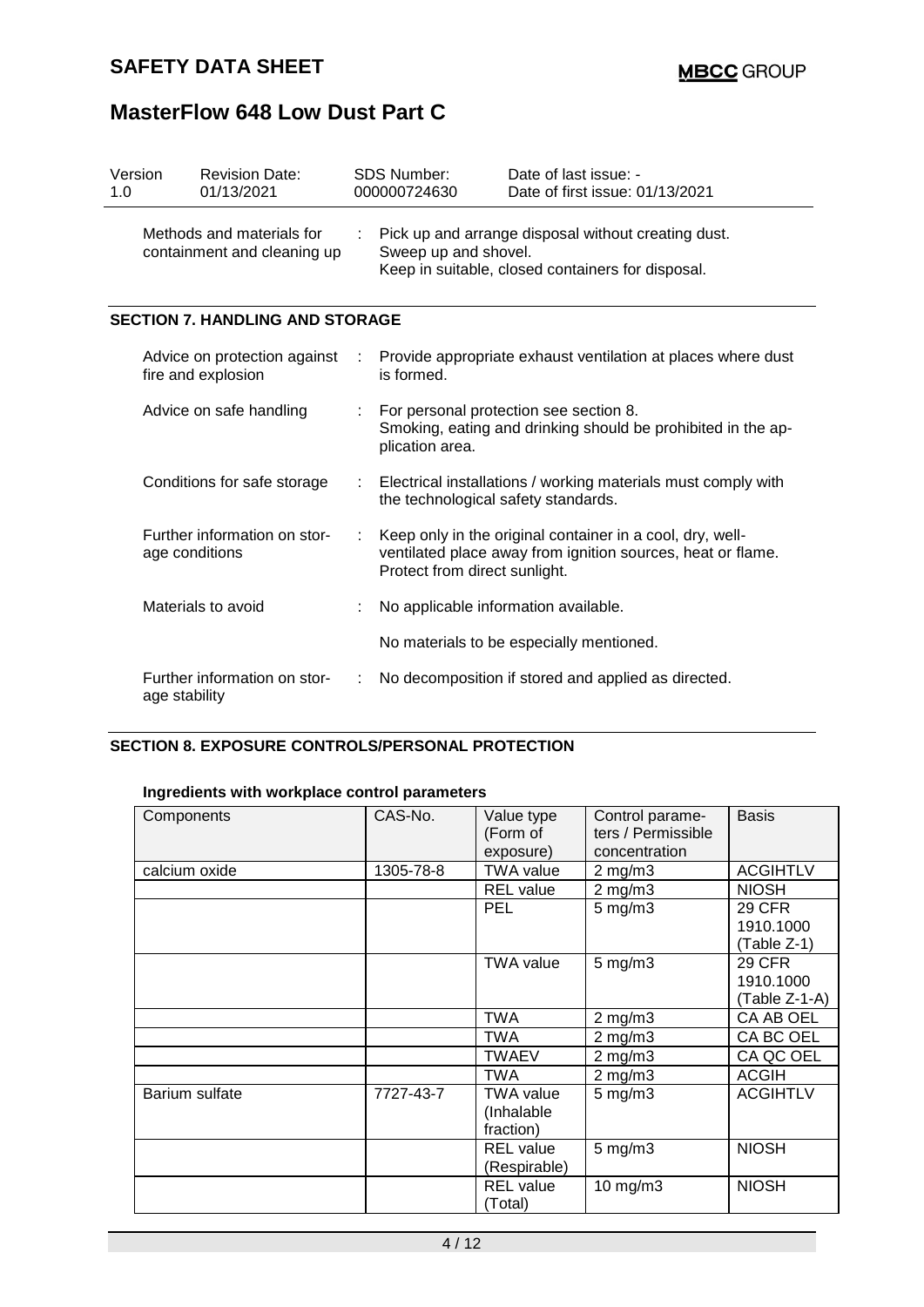| Version<br>1.0 | <b>Revision Date:</b><br>01/13/2021 | <b>SDS Number:</b><br>000000724630 | Date of last issue: -                              | Date of first issue: 01/13/2021      |                                           |
|----------------|-------------------------------------|------------------------------------|----------------------------------------------------|--------------------------------------|-------------------------------------------|
|                |                                     |                                    | PEL (Total<br>dust)                                | 15 mg/m3                             | <b>29 CFR</b><br>1910.1000<br>(Table Z-1) |
|                |                                     |                                    | PEL (Respir-<br>able fraction)                     | $5$ mg/m $3$                         | 29 CFR<br>1910.1000<br>(Table Z-1)        |
|                |                                     |                                    | <b>TWA</b>                                         | 10 mg/m $3$                          | CA AB OEL                                 |
|                |                                     |                                    | TWA (Inhal-<br>able)                               | $5$ mg/m $3$                         | CA BC OEL                                 |
|                |                                     |                                    | <b>TWAEV</b><br>(respirable<br>dust)               | $5$ mg/m $3$                         | CA QC OEL                                 |
|                |                                     |                                    | TWAEV (to-<br>tal dust)                            | 10 mg/m3                             | CA QC OEL                                 |
|                |                                     |                                    | TWA (Inhal-<br>able particu-<br>late matter)       | $5$ mg/m $3$                         | <b>ACGIH</b>                              |
|                | Quartz (SiO2)                       | 14808-60-7                         | <b>TWA value</b><br>(Respirable<br>fraction)       | $0.025$ mg/m3                        | <b>ACGIHTLV</b>                           |
|                |                                     |                                    | <b>TWA value</b>                                   | $0.05$ mg/m $3$<br>(Respirable dust) | 29 CFR<br>1910.1001-<br>1050              |
|                |                                     |                                    | <b>OSHA Action</b><br>level                        | 0.025 mg/m3<br>(Respirable dust)     | 29 CFR<br>1910.1001-<br>1050              |
|                |                                     |                                    | <b>REL</b> value<br>(Respirable<br>dust)           | $0.05$ mg/m $3$                      | <b>NIOSH</b>                              |
|                |                                     |                                    | TWA (Res-<br>pirable par-<br>ticulates)            | $0.025$ mg/m3                        | CA AB OEL                                 |
|                |                                     |                                    | TWA (Res-<br>pirable frac-<br>tion)                | $0.1$ mg/m $3$                       | CA ON OEL                                 |
|                |                                     |                                    | <b>TWAEV</b><br>(respirable<br>dust)               | $0.1$ mg/m $3$                       | CA QC OEL                                 |
|                |                                     |                                    | TWA (Res-<br>pirable)                              | 0.025 mg/m3<br>(Silica)              | CA BC OEL                                 |
|                |                                     |                                    | TWA (Res-<br>pirable par-<br>ticulate mat-<br>ter) | $0.025$ mg/m3<br>(Silica)            | <b>ACGIH</b>                              |
|                | crystalline silica                  | 14808-60-7                         | <b>TWA value</b><br>(Respirable<br>fraction)       | 0.025 mg/m3                          | <b>ACGIHTLV</b>                           |
|                |                                     |                                    | <b>REL</b> value<br>(Respirable<br>dust)           | $0.05$ mg/m $3$                      | <b>NIOSH</b>                              |
|                |                                     |                                    | <b>TWA value</b>                                   | $0.05$ mg/m $3$<br>(Respirable dust) | <b>29 CFR</b><br>1910.1001-<br>1050       |
|                |                                     |                                    | <b>OSHA Action</b>                                 | 0.025 mg/m3                          | <b>29 CFR</b>                             |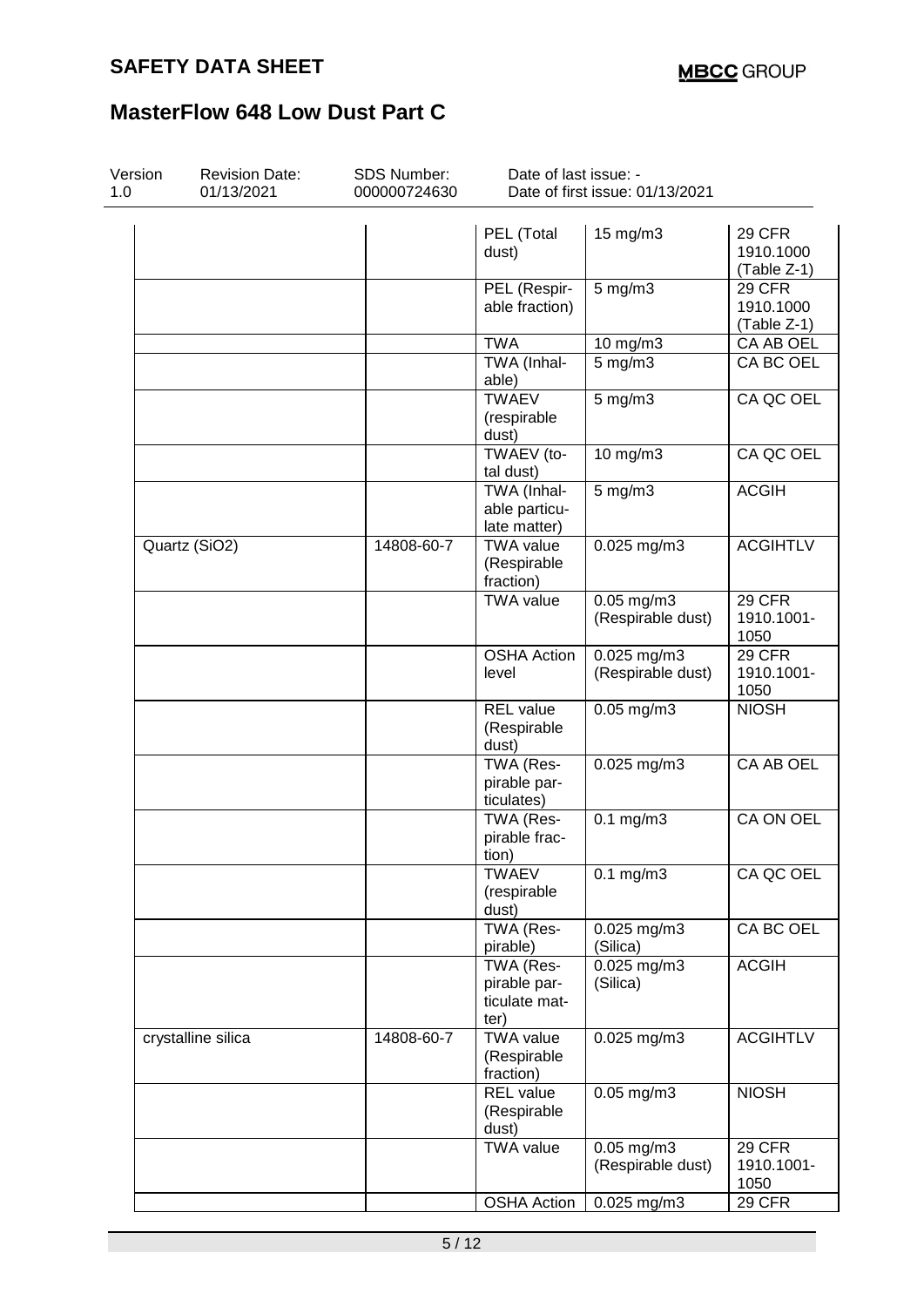| Version<br>1.0 | <b>Revision Date:</b><br>01/13/2021                |                                                                                                                                        | SDS Number:<br>000000724630                                                                                   | Date of last issue: -<br>Date of first issue: 01/13/2021 |                                                                                                                                                                                          |                    |  |  |  |
|----------------|----------------------------------------------------|----------------------------------------------------------------------------------------------------------------------------------------|---------------------------------------------------------------------------------------------------------------|----------------------------------------------------------|------------------------------------------------------------------------------------------------------------------------------------------------------------------------------------------|--------------------|--|--|--|
|                |                                                    |                                                                                                                                        |                                                                                                               | level                                                    | (Respirable dust)                                                                                                                                                                        | 1910.1001-<br>1050 |  |  |  |
|                |                                                    |                                                                                                                                        |                                                                                                               | TWA (Res-<br>pirable par-<br>ticulates)                  | 0.025 mg/m3                                                                                                                                                                              | CA AB OEL          |  |  |  |
|                |                                                    |                                                                                                                                        |                                                                                                               | TWA (Res-<br>pirable frac-<br>tion)                      | $0.1$ mg/m $3$                                                                                                                                                                           | CA ON OEL          |  |  |  |
|                |                                                    |                                                                                                                                        |                                                                                                               | <b>TWAEV</b><br>(respirable<br>dust)                     | $0.1$ mg/m $3$                                                                                                                                                                           | CA QC OEL          |  |  |  |
|                |                                                    |                                                                                                                                        |                                                                                                               | TWA (Res-<br>pirable)                                    | 0.025 mg/m3<br>(Silica)                                                                                                                                                                  | CA BC OEL          |  |  |  |
|                |                                                    |                                                                                                                                        |                                                                                                               | TWA (Res-<br>pirable par-<br>ticulate mat-<br>ter)       | $0.025$ mg/m3<br>(Silica)                                                                                                                                                                | <b>ACGIH</b>       |  |  |  |
|                | <b>Engineering measures</b>                        | ÷                                                                                                                                      |                                                                                                               | No applicable information available.                     |                                                                                                                                                                                          |                    |  |  |  |
|                | Personal protective equipment                      |                                                                                                                                        |                                                                                                               |                                                          |                                                                                                                                                                                          |                    |  |  |  |
|                | Respiratory protection                             | ÷                                                                                                                                      | Wear a NIOSH approved (or equivalent) particulate respirator<br>if ventilation is inadequate to control dust. |                                                          |                                                                                                                                                                                          |                    |  |  |  |
|                | Hand protection                                    |                                                                                                                                        |                                                                                                               |                                                          |                                                                                                                                                                                          |                    |  |  |  |
|                | Remarks                                            | Chemical resistant protective gloves Manufacturer's direc-<br>tions for use should be observed because of great diversity of<br>types. |                                                                                                               |                                                          |                                                                                                                                                                                          |                    |  |  |  |
|                | Eye protection                                     |                                                                                                                                        | Safety glasses                                                                                                |                                                          |                                                                                                                                                                                          |                    |  |  |  |
|                | Skin and body protection                           |                                                                                                                                        | Protective suit                                                                                               |                                                          |                                                                                                                                                                                          |                    |  |  |  |
|                | Protective measures                                |                                                                                                                                        | Avoid inhalation of dusts.<br>and safety practice.                                                            | stated personal protection equipment.                    | Wearing of closed work clothing is required additionally to the<br>Avoid exposure - obtain special instructions before use.<br>Handle in accordance with good building materials hygiene |                    |  |  |  |
|                | Hygiene measures                                   | ÷                                                                                                                                      |                                                                                                               | General industrial hygiene practice.                     |                                                                                                                                                                                          |                    |  |  |  |
|                | <b>SECTION 9. PHYSICAL AND CHEMICAL PROPERTIES</b> |                                                                                                                                        |                                                                                                               |                                                          |                                                                                                                                                                                          |                    |  |  |  |
|                | Appearance                                         |                                                                                                                                        | powder to fine granules                                                                                       |                                                          |                                                                                                                                                                                          |                    |  |  |  |
|                | Color                                              |                                                                                                                                        | tan or grey                                                                                                   |                                                          |                                                                                                                                                                                          |                    |  |  |  |
|                | Odor                                               |                                                                                                                                        | mild                                                                                                          |                                                          |                                                                                                                                                                                          |                    |  |  |  |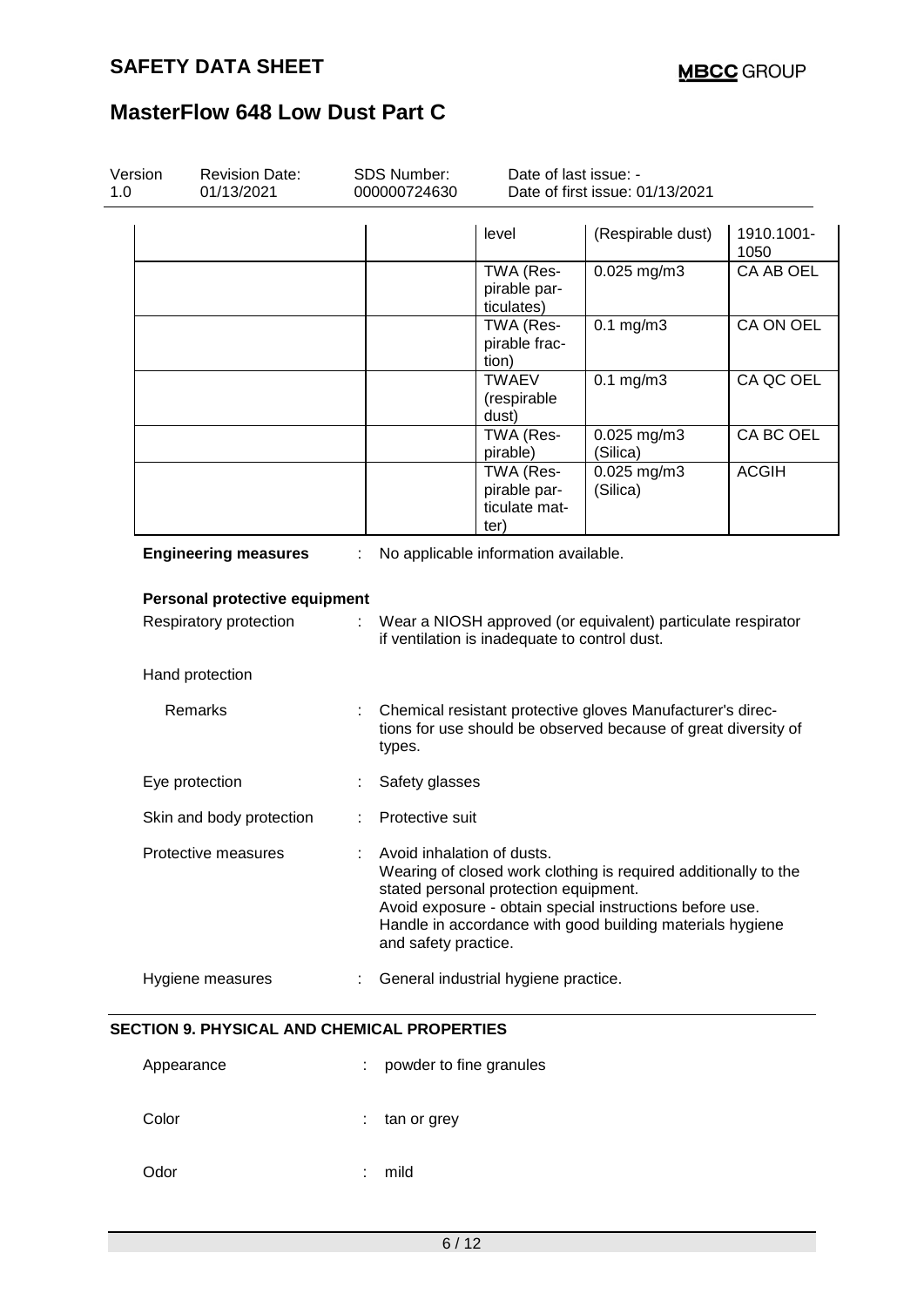| 1.0 | Version         | <b>Revision Date:</b><br>01/13/2021                 |   | SDS Number:<br>000000724630 | Date of last issue: -<br>Date of first issue: 01/13/2021 |
|-----|-----------------|-----------------------------------------------------|---|-----------------------------|----------------------------------------------------------|
|     | pH              |                                                     |   | No data available           |                                                          |
|     | Melting point   |                                                     |   |                             | No applicable information available.                     |
|     | Boiling point   |                                                     |   |                             | No applicable information available.                     |
|     | Flash point     |                                                     |   |                             | No applicable information available.                     |
|     |                 | Evaporation rate                                    |   |                             | No applicable information available.                     |
|     |                 | Flammability (solid, gas)                           |   |                             | No applicable information available.                     |
|     |                 | Upper explosion limit / Upper<br>flammability limit | ÷ |                             | No applicable information available.                     |
|     |                 | Lower explosion limit / Lower<br>flammability limit | ÷ |                             | No applicable information available.                     |
|     |                 | Vapor pressure                                      |   |                             | No applicable information available.                     |
|     |                 | Relative vapor density                              |   |                             | No applicable information available.                     |
|     |                 | Relative density                                    |   |                             | No applicable information available.                     |
|     | Solubility(ies) | Water solubility                                    |   | No data available           |                                                          |
|     |                 | Solubility in other solvents                        | ÷ |                             | No applicable information available.                     |
|     | octanol/water   | Partition coefficient: n-                           |   |                             | No applicable information available.                     |
|     |                 | Autoignition temperature                            |   |                             | No applicable information available.                     |
|     |                 | Decomposition temperature                           |   | scribed/indicated.          | No decomposition if stored and handled as pre-           |
|     | Viscosity       | Viscosity, dynamic                                  |   |                             | No applicable information available.                     |
|     |                 | Viscosity, kinematic                                |   |                             | No applicable information available.                     |
|     |                 | Oxidizing properties                                |   | not determined              |                                                          |
|     |                 | Self-heating substances                             |   | No data available           |                                                          |
|     |                 | Sublimation point                                   |   |                             | No applicable information available.                     |

### **SECTION 10. STABILITY AND REACTIVITY**

| Reactivity         | : No decomposition if stored and applied as directed. |
|--------------------|-------------------------------------------------------|
| Chemical stability | : No decomposition if stored and applied as directed. |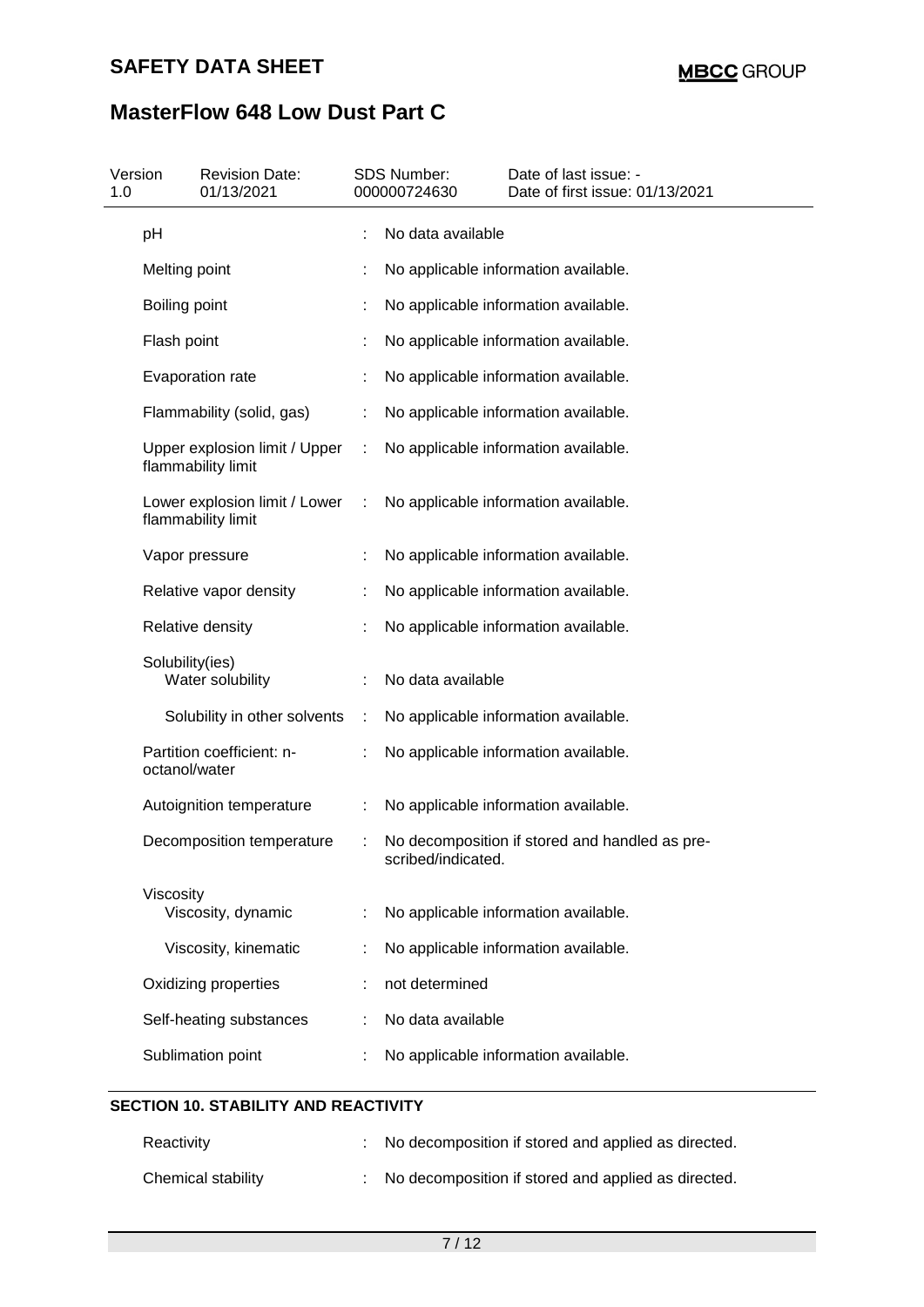| Version<br>1.0 |                                         | <b>Revision Date:</b><br>01/13/2021 |               | <b>SDS Number:</b><br>000000724630                                                    | Date of last issue: -<br>Date of first issue: 01/13/2021  |
|----------------|-----------------------------------------|-------------------------------------|---------------|---------------------------------------------------------------------------------------|-----------------------------------------------------------|
|                | Possibility of hazardous reac-<br>tions |                                     | $\mathcal{L}$ | Stable under recommended storage conditions.<br>No hazards to be specially mentioned. |                                                           |
|                | Conditions to avoid                     |                                     |               | : See SDS section 7 - Handling and storage.                                           |                                                           |
|                | Incompatible materials                  |                                     | t.            | Strong acids<br>Strong bases<br>Strong oxidizing agents<br>Strong reducing agents     |                                                           |
|                | products                                | Hazardous decomposition             | ÷.            | as prescribed/indicated.                                                              | No hazardous decomposition products if stored and handled |

#### **SECTION 11. TOXICOLOGICAL INFORMATION**

#### **Acute toxicity**

Not classified based on available information.

#### **Product:**

| Acute oral toxicity       | : Remarks: No applicable information available. |
|---------------------------|-------------------------------------------------|
| Acute inhalation toxicity | : Remarks: No applicable information available. |
| Acute dermal toxicity     | : Remarks: No applicable information available. |

#### **Skin corrosion/irritation**

Not classified based on available information.

#### **Serious eye damage/eye irritation**

Not classified based on available information.

#### **Respiratory or skin sensitization**

#### **Skin sensitization**

Not classified based on available information.

#### **Respiratory sensitization**

Not classified based on available information.

#### **Germ cell mutagenicity**

Not classified based on available information.

#### **Carcinogenicity**

May cause cancer by inhalation.

#### **Reproductive toxicity**

Not classified based on available information.

#### **STOT-single exposure**

Not classified based on available information.

#### **STOT-repeated exposure**

Causes damage to organs (Lung) through prolonged or repeated exposure if inhaled. May cause damage to organs (Kidney, Immune system) through prolonged or repeated exposure if inhaled.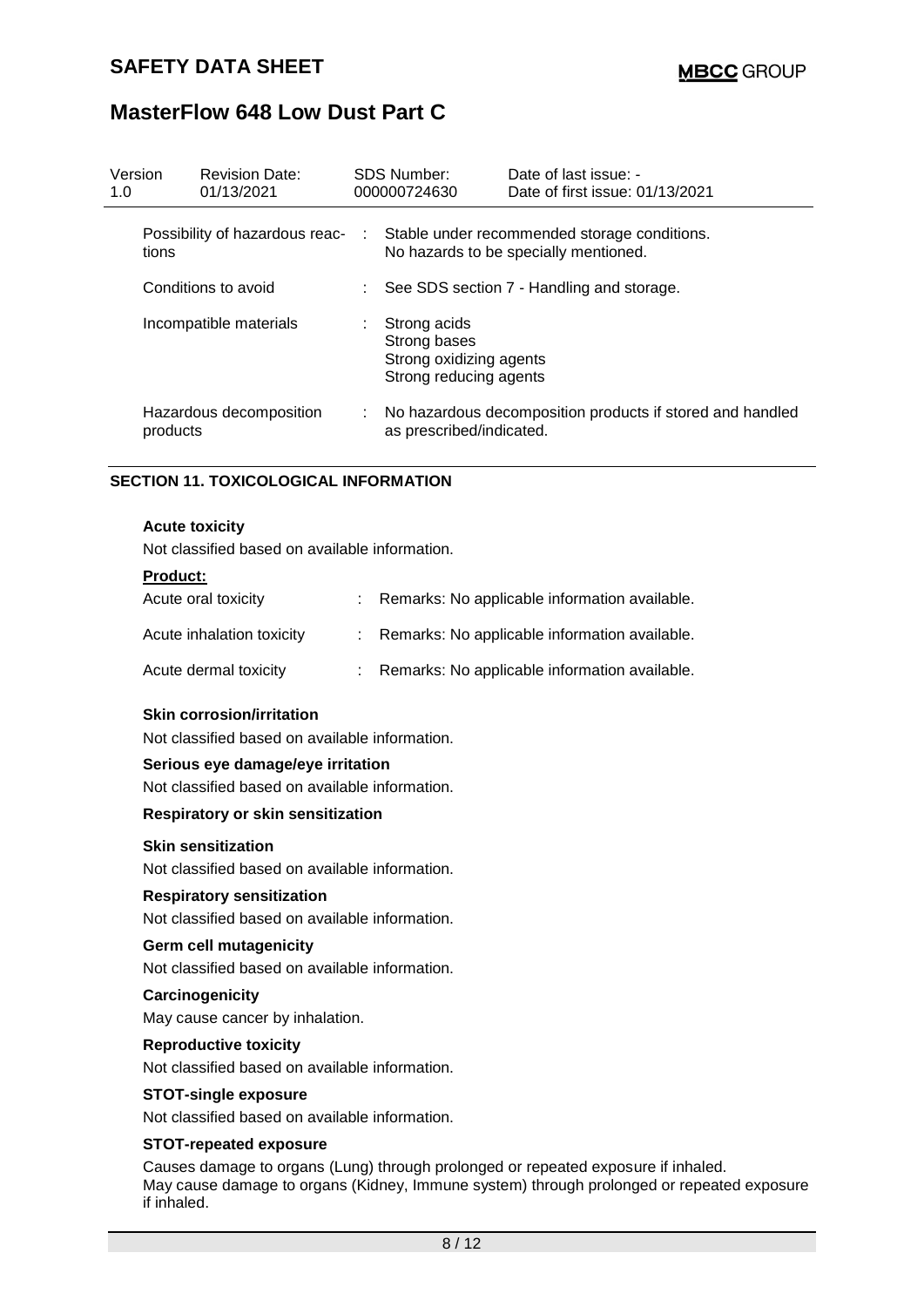| Version<br>1.0                   | <b>Revision Date:</b><br>01/13/2021                                                             |  | <b>SDS Number:</b><br>000000724630                                                                                   | Date of last issue: -<br>Date of first issue: 01/13/2021 |  |  |  |
|----------------------------------|-------------------------------------------------------------------------------------------------|--|----------------------------------------------------------------------------------------------------------------------|----------------------------------------------------------|--|--|--|
|                                  | <b>Aspiration toxicity</b><br>Not classified based on available information.<br><b>Product:</b> |  |                                                                                                                      |                                                          |  |  |  |
|                                  | No aspiration hazard expected.                                                                  |  |                                                                                                                      |                                                          |  |  |  |
|                                  | <b>Further information</b>                                                                      |  |                                                                                                                      |                                                          |  |  |  |
|                                  | Product:<br><b>Remarks</b>                                                                      |  | The product has not been tested. The statement has been<br>derived from the properties of the individual components. |                                                          |  |  |  |
|                                  | <b>SECTION 12. ECOLOGICAL INFORMATION</b>                                                       |  |                                                                                                                      |                                                          |  |  |  |
|                                  | <b>Ecotoxicity</b><br>No data available<br><b>Persistence and degradability</b>                 |  |                                                                                                                      |                                                          |  |  |  |
|                                  | No data available                                                                               |  |                                                                                                                      |                                                          |  |  |  |
| <b>Bioaccumulative potential</b> |                                                                                                 |  |                                                                                                                      |                                                          |  |  |  |
|                                  | Components:                                                                                     |  |                                                                                                                      |                                                          |  |  |  |
|                                  | <b>Barium sulfate:</b><br>Partition coefficient: n-<br>octanol/water                            |  | Pow: 4.26<br>log Pow: 0.63<br>Method: other (calculated)                                                             |                                                          |  |  |  |
|                                  | <b>Mobility in soil</b>                                                                         |  |                                                                                                                      |                                                          |  |  |  |
|                                  | No data available                                                                               |  |                                                                                                                      |                                                          |  |  |  |
|                                  | <b>Other adverse effects</b>                                                                    |  |                                                                                                                      |                                                          |  |  |  |
|                                  | Product:<br>Additional ecological infor- : No data available<br>mation                          |  |                                                                                                                      |                                                          |  |  |  |
|                                  | <b>SECTION 13. DISPOSAL CONSIDERATIONS</b><br><b>Disposal methods</b>                           |  |                                                                                                                      |                                                          |  |  |  |

| Waste from residues    | Dispose of in accordance with local authority regulations.<br>Do not discharge into drains/surface waters/groundwater. |
|------------------------|------------------------------------------------------------------------------------------------------------------------|
| Contaminated packaging | Empty containers should be taken to an approved waste han-<br>dling site for recycling or disposal.                    |

### **SECTION 14. TRANSPORT INFORMATION**

#### **International Regulations**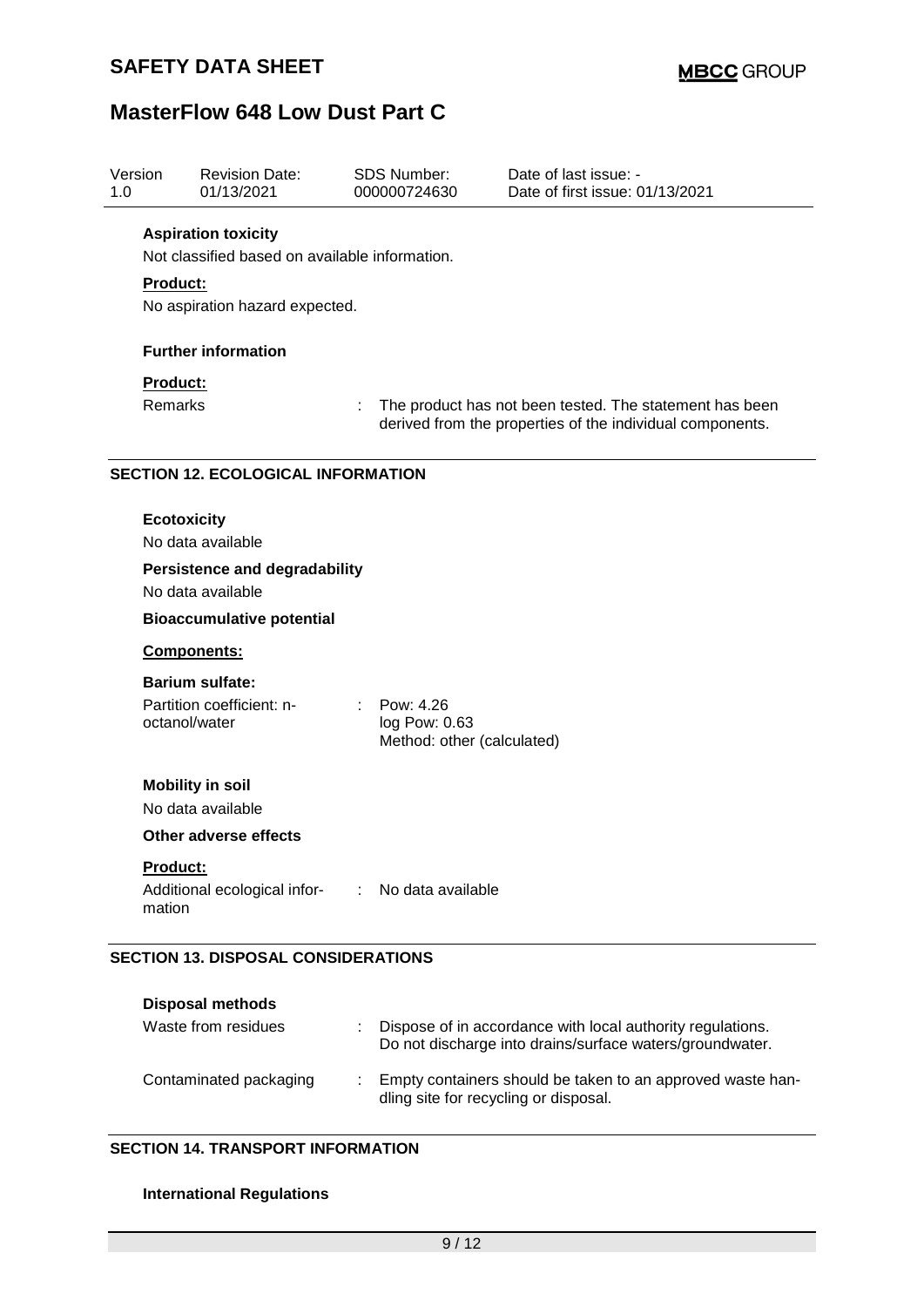| Version     | <b>Revision Date:</b>                                 | <b>SDS Number:</b>        | Date of last issue: -                                                                                                    |  |
|-------------|-------------------------------------------------------|---------------------------|--------------------------------------------------------------------------------------------------------------------------|--|
| 1.0         | 01/13/2021                                            | 000000724630              | Date of first issue: 01/13/2021                                                                                          |  |
|             | <b>IATA-DGR</b><br>Not regulated as a dangerous good  |                           |                                                                                                                          |  |
|             | <b>IMDG-Code</b><br>Not regulated as a dangerous good |                           |                                                                                                                          |  |
|             | Not applicable for product as supplied.               |                           | Transport in bulk according to Annex II of MARPOL 73/78 and the IBC Code                                                 |  |
|             | <b>Domestic regulation</b>                            |                           |                                                                                                                          |  |
| <b>TDG</b>  | Not regulated as a dangerous good                     |                           |                                                                                                                          |  |
|             | <b>SECTION 15. REGULATORY INFORMATION</b>             |                           |                                                                                                                          |  |
|             |                                                       |                           | The ingredients of this product are reported in the following inventories:                                               |  |
| <b>DSL</b>  |                                                       |                           | All components of this product are on the Canadian DSL                                                                   |  |
| <b>TSCA</b> |                                                       | TSCA Inventory exemption. | All chemical substances in this product are either listed as<br>active on the TSCA Inventory or are in compliance with a |  |
|             | <b>SECTION 16. OTHER INFORMATION</b>                  |                           |                                                                                                                          |  |
|             |                                                       |                           |                                                                                                                          |  |
|             | <b>Full text of other abbreviations</b>               |                           |                                                                                                                          |  |
| $1-A$       |                                                       |                           | 29 CFR 1910.1000 (Table Z- : OSHA - Table Z-1-A (29 CFR 1910.1000)                                                       |  |
|             |                                                       |                           | 29 CER 1910 1000 (Table Z- CSHA - Table Z-1 (Limits for Air Contaminants) 29 CER                                         |  |

| $1 - M$                                                               |                                                                                                                                                   |
|-----------------------------------------------------------------------|---------------------------------------------------------------------------------------------------------------------------------------------------|
| 1)                                                                    | 29 CFR 1910.1000 (Table Z- : OSHA - Table Z-1 (Limits for Air Contaminants) 29 CFR<br>1910.1000                                                   |
| 29 CFR 1910.1001-1050                                                 | : OSHA - Specifically Regulated Substances (29 CFR<br>1910.1001-1050)                                                                             |
| <b>ACGIH</b>                                                          | : USA. ACGIH Threshold Limit Values (TLV)                                                                                                         |
| <b>ACGIHTLV</b>                                                       | : American Conference of Governmental Industrial Hygienists -<br>threshold limit values (US)                                                      |
| CA AB OEL                                                             | : Canada. Alberta, Occupational Health and Safety Code (table<br>$2:$ OEL)                                                                        |
| CA BC OEL                                                             | : Canada. British Columbia OEL                                                                                                                    |
| CA ON OEL                                                             | : Ontario Table of Occupational Exposure Limits made under<br>the Occupational Health and Safety Act.                                             |
| CA QC OEL                                                             | Québec. Regulation respecting occupational health and safe-<br>ty, Schedule 1, Part 1: Permissible exposure values for air-<br>borne contaminants |
| <b>NIOSH</b>                                                          | : NIOSH Pocket Guide to Chemical Hazards (US)                                                                                                     |
| 1-A) / TWA value                                                      | 29 CFR 1910.1000 (Table Z- : Time Weighted Average (TWA):                                                                                         |
| 29 CFR 1910.1000 (Table Z- : Permissible exposure limit<br>$1)$ / PEL |                                                                                                                                                   |
| 29 CFR 1910.1001-1050 /<br><b>OSHA Action level</b>                   | : OSHA Action level:                                                                                                                              |
| 29 CFR 1910.1001-1050 /<br><b>TWA value</b>                           | : Time Weighted Average (TWA):                                                                                                                    |
| ACGIH / TWA                                                           | 8-hour, time-weighted average                                                                                                                     |
|                                                                       |                                                                                                                                                   |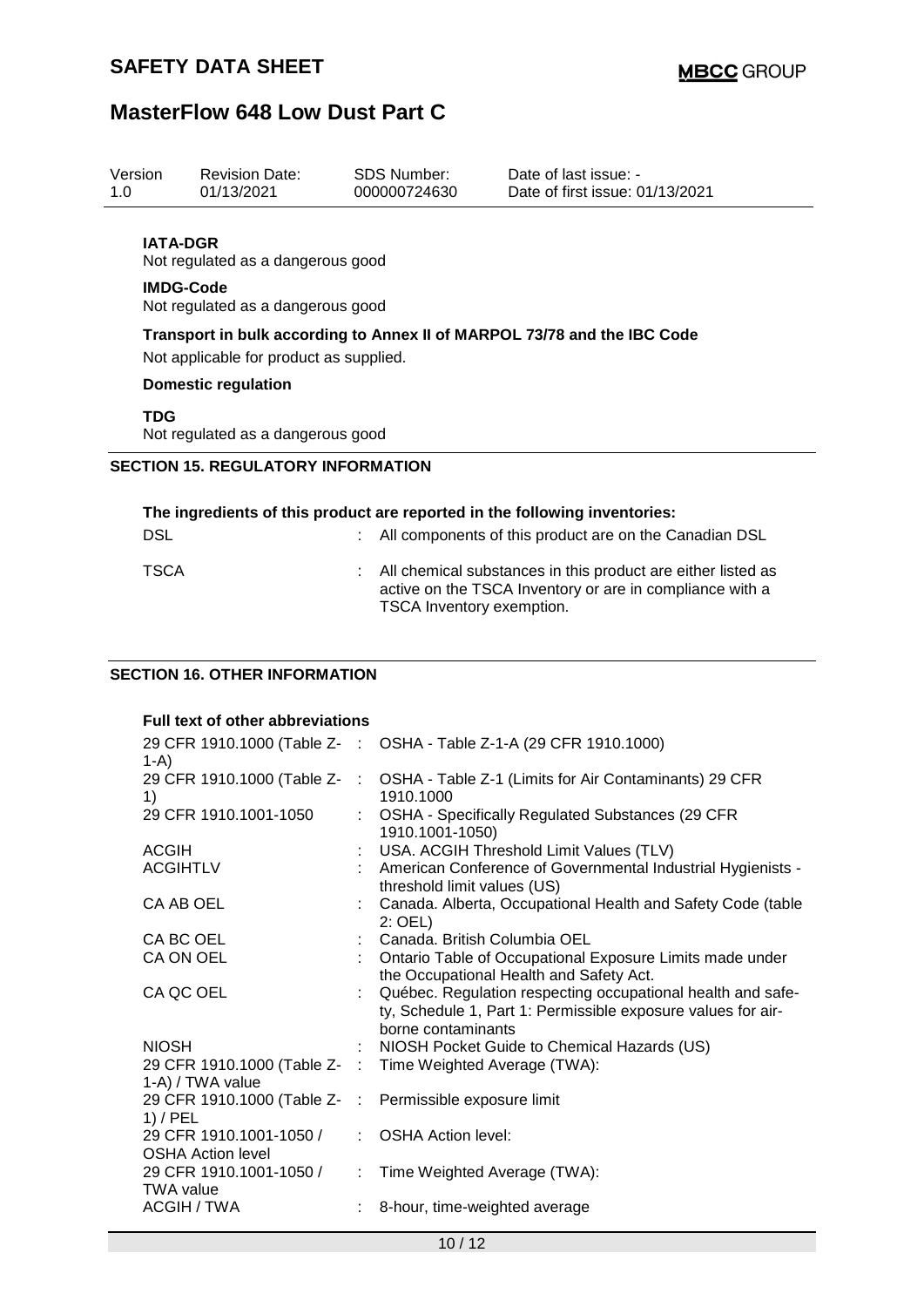| Version<br>1.0 | <b>Revision Date:</b><br>01/13/2021                                                                       | <b>SDS Number:</b><br>000000724630 | Date of last issue: -<br>Date of first issue: 01/13/2021                                                                                                                                  |
|----------------|-----------------------------------------------------------------------------------------------------------|------------------------------------|-------------------------------------------------------------------------------------------------------------------------------------------------------------------------------------------|
|                | <b>ACGIHTLV / TWA value</b><br>CA AB OEL / TWA<br>CA BC OEL / TWA<br>CA ON OEL / TWA<br>CA QC OEL / TWAEV |                                    | : Time Weighted Average (TWA):<br>: 8-hour Occupational exposure limit<br>: 8-hour time weighted average<br>: Time-Weighted Average Limit (TWA)<br>: Time-weighted average exposure value |
|                | NIOSH / REL value                                                                                         |                                    | : Recommended exposure limit (REL):                                                                                                                                                       |

AICS - Australian Inventory of Chemical Substances; ANTT - National Agency for Transport by Land of Brazil; ASTM - American Society for the Testing of Materials; bw - Body weight; CMR - Carcinogen, Mutagen or Reproductive Toxicant; DIN - Standard of the German Institute for Standardisation; DSL - Domestic Substances List (Canada); ECx - Concentration associated with x% response; ELx - Loading rate associated with x% response; EmS - Emergency Schedule; ENCS - Existing and New Chemical Substances (Japan); ErCx - Concentration associated with x% growth rate response; ERG - Emergency Response Guide; GHS - Globally Harmonized System; GLP - Good Laboratory Practice; IARC - International Agency for Research on Cancer; IATA - International Air Transport Association; IBC - International Code for the Construction and Equipment of Ships carrying Dangerous Chemicals in Bulk; IC50 - Half maximal inhibitory concentration; ICAO - International Civil Aviation Organization; IECSC - Inventory of Existing Chemical Substances in China; IMDG - International Maritime Dangerous Goods; IMO - International Maritime Organization; ISHL - Industrial Safety and Health Law (Japan); ISO - International Organisation for Standardization; KECI - Korea Existing Chemicals Inventory; LC50 - Lethal Concentration to 50 % of a test population; LD50 - Lethal Dose to 50% of a test population (Median Lethal Dose); MARPOL - International Convention for the Prevention of Pollution from Ships; n.o.s. - Not Otherwise Specified; Nch - Chilean Norm; NO(A)EC - No Observed (Adverse) Effect Concentration; NO(A)EL - No Observed (Adverse) Effect Level; NOELR - No Observable Effect Loading Rate; NOM - Official Mexican Norm; NTP - National Toxicology Program; NZIoC - New Zealand Inventory of Chemicals; OECD - Organization for Economic Co-operation and Development; OPPTS - Office of Chemical Safety and Pollution Prevention; PBT - Persistent, Bioaccumulative and Toxic substance; PICCS - Philippines Inventory of Chemicals and Chemical Substances; (Q)SAR - (Quantitative) Structure Activity Relationship; REACH - Regulation (EC) No 1907/2006 of the European Parliament and of the Council concerning the Registration, Evaluation, Authorisation and Restriction of Chemicals; SADT - Self-Accelerating Decomposition Temperature; SDS - Safety Data Sheet; TCSI - Taiwan Chemical Substance Inventory; TDG - Transportation of Dangerous Goods; TSCA - Toxic Substances Control Act (United States); UN - United Nations; UNRTDG - United Nations Recommendations on the Transport of Dangerous Goods; vPvB - Very Persistent and Very Bioaccumulative; WHMIS - Workplace Hazardous Materials Information System

Revision Date : 01/13/2021

We support worldwide Responsible Care® initiatives. We value the health and safety of our employees, customers, suppliers and neighbors, and the protection of the environment. Our commitment to Responsible Care is integral to conducting our business and operating our facilities in a safe and environmentally responsible fashion, supporting our customers and suppliers in ensuring the safe and environmentally sound handling of our products, and minimizing the impact of our operations on society and the environment during production, storage, transport, use and disposal of our products.

IMPORTANT: WHILE THE DESCRIPTIONS, DESIGNS, DATA AND INFORMATION CONTAINED HEREIN ARE PRESENTED IN GOOD FAITH AND BELIEVED TO BE ACCURATE , IT IS PROVIDED FOR YOUR GUIDANCE ONLY. BECAUSE MANY FACTORS MAY AFFECT PROCESSING OR APPLICATION/USE, WE RECOMMEND THAT YOU MAKE TESTS TO